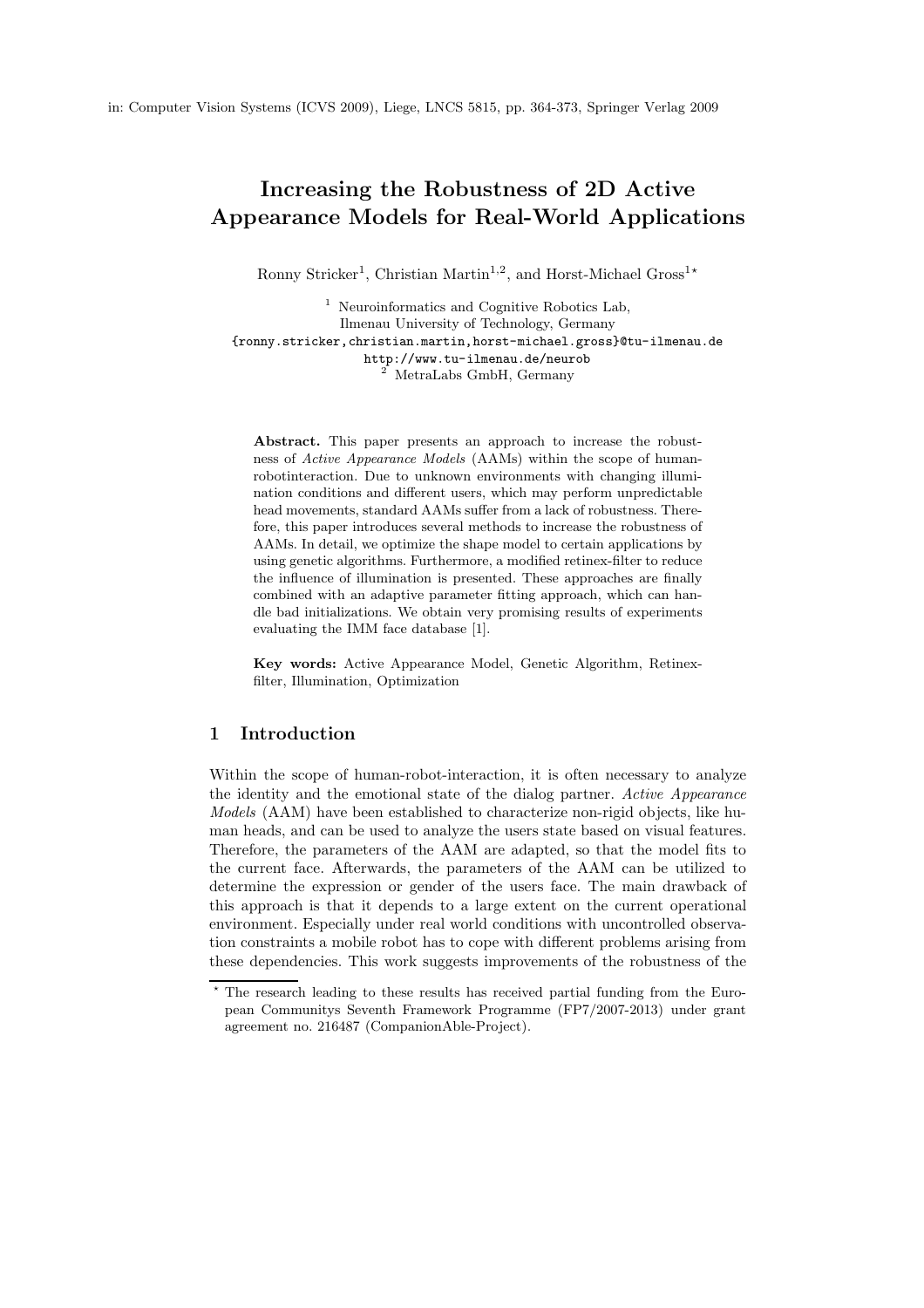2 Ronny Stricker, Christian Martin, and Horst-Michael Gross

adaption step in AAMs to gain a higher independence of the operational environment. This paper is organized as follows: After a brief description of the basics of AAMs, Sect. 3 gives an overview of the related work. Afterwards, we introduce our contribution to increase the robustness of the fitting process. Sect. 5 shows the results which can be achieved with the help of the proposed methods. The paper concludes with a summary and an outlook on ongoing work in Sect. 6.

## 2 Basics of Active Appearance Models

Active Appearance Models, first introduced in [2], provide a good possibility to model non rigid objects within the scope of image processing and are, therefore, very popular to model human faces or viscera. The AAM itself is a combination of two statistical models. First, the shape model represents the geometry of the object. Secondly, the appearance model allows the modeling of the object texture within the normalized mean shape of the model. The models are built by training images, which are labeled with landmark points on certain positions of the object. These *n* landmark locations build up the shape  $\mathbf{s} = (x_1, y_1, ..., x_n, y_n)^T$  of an AAM instance. Using a Principle Component Analysis (PCA) for all training shapes, the resulting shape model can be represented by a set of shape parameters  $\bf{p}$  combined with the basis shapes  $\bf{s}_i$ :

$$
\mathbf{s}(\mathbf{p}) = \mathbf{s_0} + \sum_{i=1}^{n} p_i \mathbf{s_i}.\tag{1}
$$

Afterwards, a triangulation of the mean shape  $s_0$  is used to establish a relation between the labeled points and the surface of the object. With the help of surface triangles, every single point on arbitrary shape  $s_i$  can be warped to a destination shape  $s_i$  using an affine transformation. With respect to [3] we can describe this transformation as  $W(\mathbf{x}; \mathbf{p})$ , which maps a point  $\mathbf{x} = (x, y)^T$  within the model shape to the shape defined by the parameters p. This transformation is used afterwards to build the appearance model, which is very similar to the shape model. The important difference is that each texture sample  $A_i$ , defined by the training images, is warped to the mean shape  $s_0$ , using the described affine transformation. The texture parameters resulting from the subsequent PCA are denoted as  $\lambda$ . Therefore the texture object is very similar to the *Eigenface* approach:

$$
\mathbf{A}(\lambda) = \mathbf{A_0} + \sum_{i=1}^{m} \lambda_i \mathbf{A_i} \quad, \forall \mathbf{x} \in \mathbf{s_0}.
$$
 (2)

The resulting AAM can represent any object instance M covered by the training data using the shape parameter vector p and the appearance parameter vector  $\lambda$  using (3).

$$
M(W(\mathbf{x}, \mathbf{p})) = \mathbf{A_0}(\mathbf{x}) + \sum_{i=1}^{m} \lambda_i \mathbf{A_i}(\mathbf{x}) \quad , \forall \mathbf{x} \in \mathbf{s_0}.
$$
 (3)

The goal of fitting an AAM to an unknown image, as defined by [2], is to minimize the squared difference between the synthesized model and the given image. Using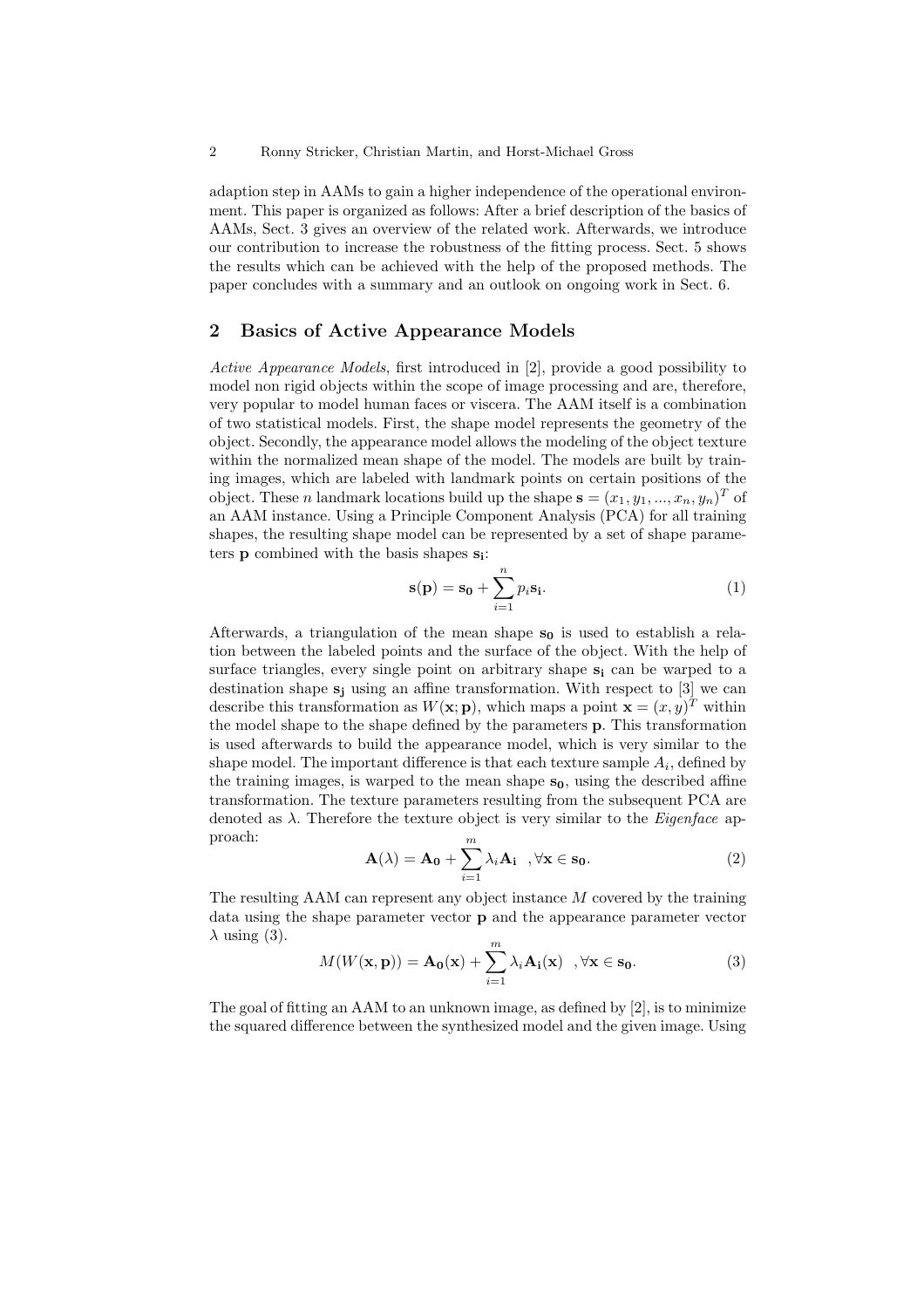gradient descent to solve this problem leads to a very efficient fitting algorithm. To overcome the problem of simultaneous optimization of shape- and appearance parameters, Baker and Matthews introduced the Project-Out gradient descent image alignment algorithm [4]. As the exact formulation of the fitting algorithm lies beyond the scope of this paper, the reader is referred to [3, 4] for more detailed information.

## 3 Related Work

Within the last years, AAMs have become very popular for the purpose of face tracking [5, 6] or classification tasks, like facial expression recognition [7, 8]. In this context, the problems of illumination independence and robust fitting have been addressed by different approaches. A common method to cope with illumination changes is to model the illumination explicitly as shown in [9]. Besides the construction of the model, this methods add additional parameters to the AAM, which have to be determined during the fitting process and hence increase the complexity. A survey on different approaches dealing with illumination can be found in [10]. The problem of fitting robustness is addressed in [6] by using a hierarchy of models with different complexities. However, this approach involves the toggling between different models which complicates the combination with tracking algorithms. The problem of finding the optimal shape for an AAM, however, has been addressed significantly less in the literature. The only available work concentrates on optimizing the landmarks in terms of their salience as shown in [11]. To our knowledge, this is the only approach which tries to optimize the shape of an existing shape model.

## 4 Increasing the Robustness

Due to the principle of minimizing the difference between the input image and the synthesized model, the fitting process is very sensitive to differences between the training images and the images used during model fitting [12]. Furthermore, wrong initializations can lead the fitting process to local minima and, therefore, may cause a bad match. This problem increases with the number of model parameters growing as the complexity of the error surface increases as well. Therefore, the AAM shouldn't exceed the needed complexity for the desired application.

#### 4.1 Optimization of the Shape Model

The construction of an AAM is based on training images which are labeled with specified landmark points. As a result, the model quality, defined as its ability to fit to unknown images, depends on the quality of the landmarks and the training images. Unfortunately, the process of adding landmarks to unknown images is quite complex and manual work is indispensable at least to refine the landmark positions. Yet, this process itself is very error-prone as well. Our tests have shown that the variance of the position of hand-labeled landmark points is very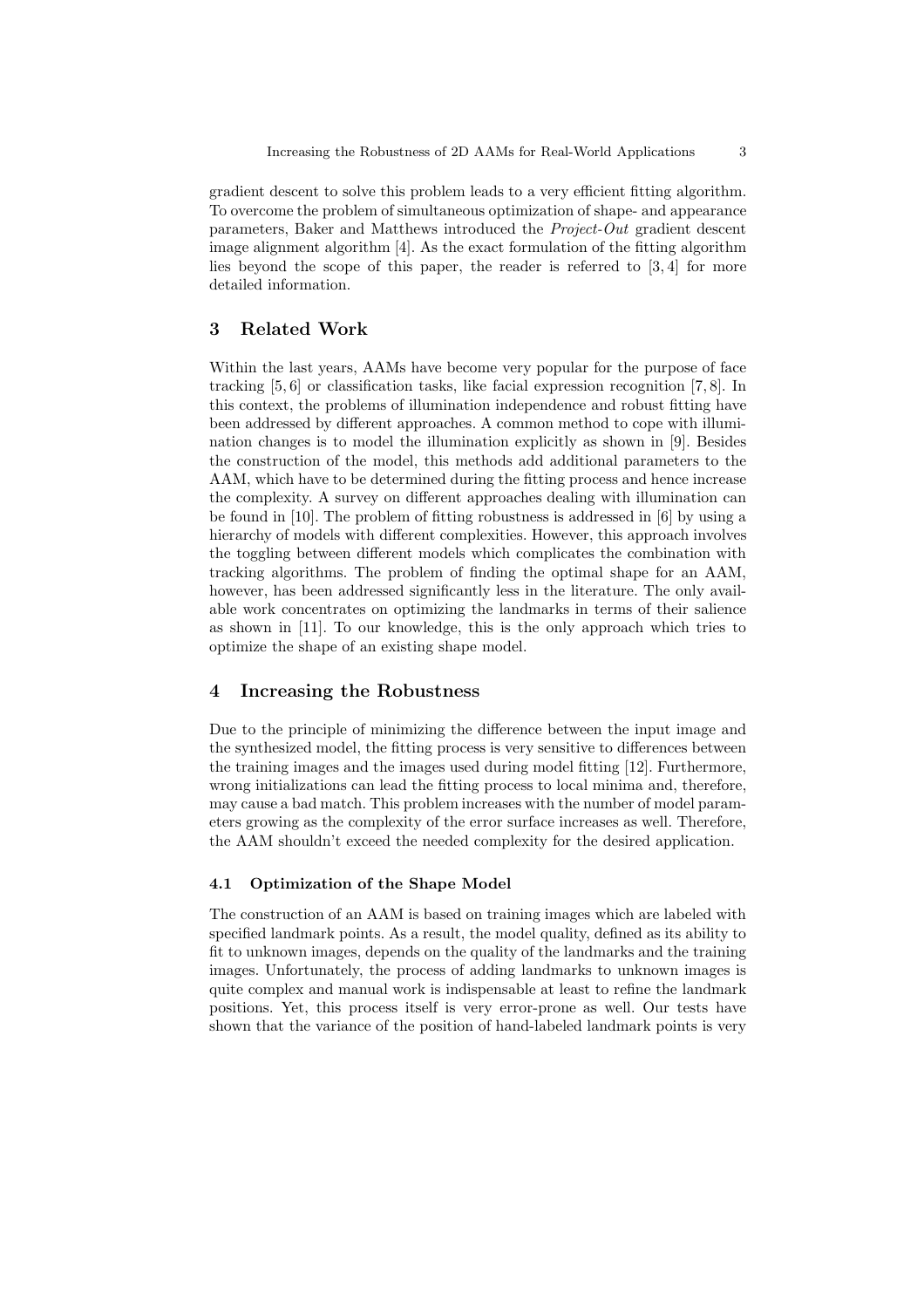4 Ronny Stricker, Christian Martin, and Horst-Michael Gross



Fig. 1. Exploiting the symmetry constraint, the 58 landmarks of the IMM database shape [1] can be coded using a genome with 31 bits. Only the upper half of the face landmark points are displayed.

high. Furthermore, these errors are not equally distributed, so that landmarks in heavily textured regions can be reproduced very well. One way to find such reliable features using their salience is described in [11]. However, building a model based on the most salient features is not always equal to finding those landmarks optimal for the desired application purpose. Therefore, we present a new method to reduce the number of given landmarks to an explicit set in order to reduce the influence of badly labeled landmarks and to reduce the model complexity. Examples for such a reduced model can be found in [6] and [13], where some kind of *inner-face-model* is used.

Ideally, to reduce a given set of landmarks to an optimal set regarding the desired application involves the analysis of all combinations of different landmarks. Even if the symmetry of the human face it taken into account, the search domain is typically too large to be holistically analyzed. However, it can be expected that the adding and removing of several landmark points from the model have similar effects on different submodels. Therefore, it is a common way to use some kind of evolutionary search, e.g. genetic algorithm, to analyze the search domain in a sparse but purposive way. The different possible shape models are coded as a genome exploiting the symmetry of the human face (Fig. 1). To evaluate a genome, the corresponding AAM is generated and applied to a test dataset afterwards. The dataset should be designed in such a way that the desired application (e.g. emotion recognition) can be represented as good as possible. Therefore, it should contain the respective classification task of interest.

#### 4.2 Adding Robustness to Illumination Changes

Especially within the scope of face recognition, the effects of illumination have been examined very well [10]. The explicit modelling of the illumination can provide satisfying results, but is generally very complex and often not capable of real-time processing. Nevertheless, the model free retinex filter first introduced in [14] can achieve promising results within the scope of removing the influence of different kinds of illumination. This filter relates each pixel of the image to its local surroundings:

$$
R(\mathbf{x}) = \log I(\mathbf{x}) - \log |F(\mathbf{x}) * I(\mathbf{x})|
$$
\n(4)

where  $I$  is the input image and  $F$  denotes a function representing the surroundings of the pixel x. Unfortunately, it is necessary to set the size of the surrounding area to an appropriate value to avoid problems of ghost shadows and the loss of detail or insufficient illumination normalization (Fig. 2). This problem has been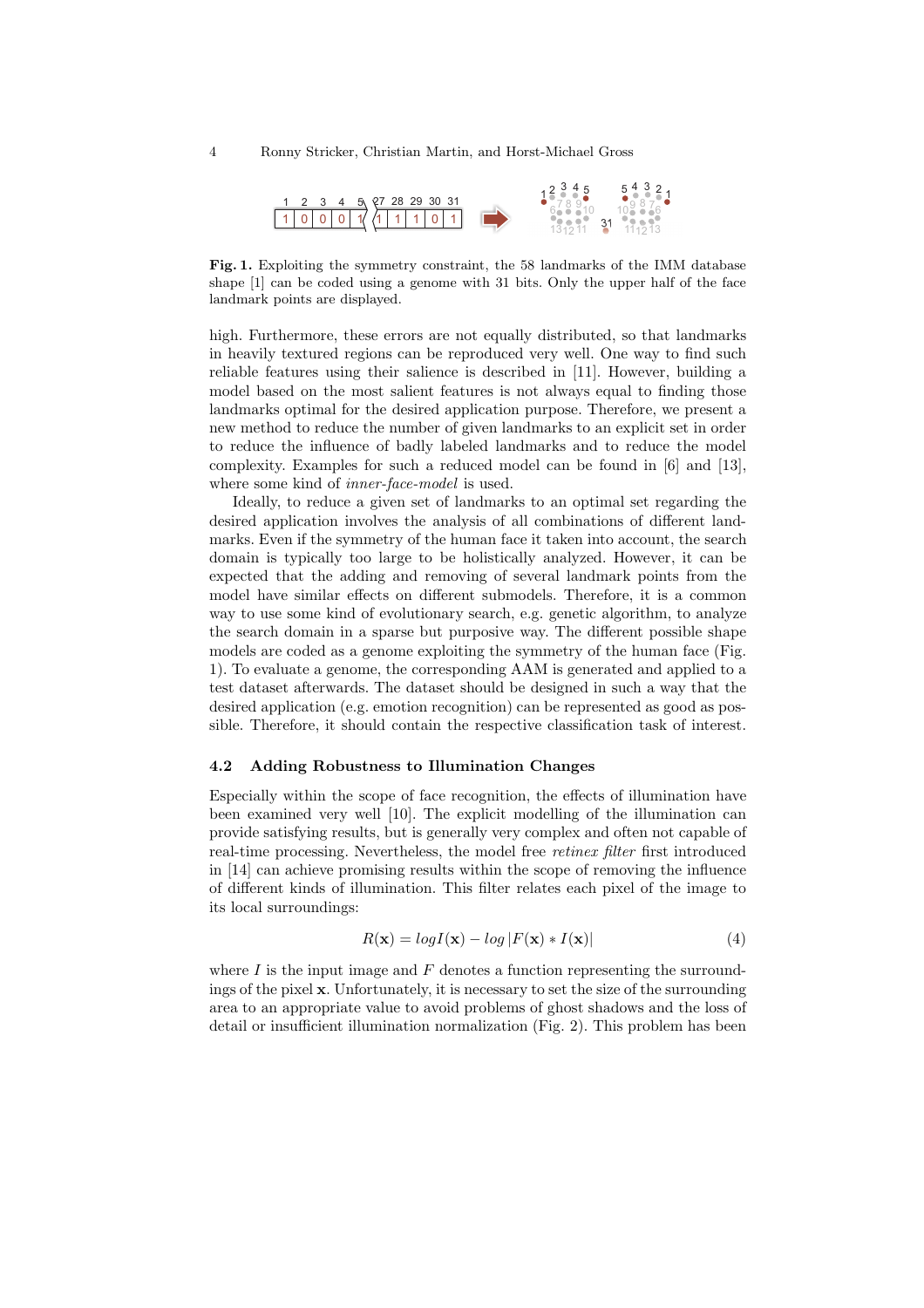

Fig. 2. Comparison of different retinex approaches - the original retinex approach with a surrounding of 3x3 Pixels generates ghost shadows (nostril) and reduces the detail (eye). The retinex filter with a surrounding of 29x29 pixels in turn shows only poor illumination normalization (eye). The adaptive retinex, however, combines the advantages of both filter sizes due to selective combination with the help of the edge map.

addressed with the multiscale retinex approach presented in [15], which combines retinex filters with different sizes of the surrounding area. Unfortunately, the described approach only diminishes the problems occurring from wrong parametrisation. Another approach can be found in [16], where the surrounding function is modeled using an anisotropic filter. Unfortunately, the filter is computationally intensive which is not desirable for real time applications. As a combination of the approaches described in [15] and [16], we introduce a kind of adaptive retinex filter. We combine the idea of the *multiscale retinex* approach with a dynamic combination function, which depends on the local edge strength. Therefore, we use two retinex filter  $R_1(\mathbf{x})$  and  $R_2(\mathbf{x})$  with different sizes of the surroundings and add an edge detector  $E(\mathbf{x})$ , which computes the local edge strength. If the surrounding size of  $R_2$  is smaller than the size of  $R_1$  the combination can be expressed by (5).

$$
S(\mathbf{x}) = \begin{cases} R_1(\mathbf{x}) & K(\mathbf{x}) < l_l \\ R_2(\mathbf{x}) & K(\mathbf{x}) > l_u \\ \frac{K(\mathbf{x})}{l_u} R_1 + (1 - \frac{K(\mathbf{x})}{l_u}) R_2 & l_l \le K(\mathbf{x}) \le l_u \end{cases}
$$
(5)

Where  $l_l$  and  $l_u$  denote the lower and upper bounds of the retinex filter with the bigger or smaller surroundings. For edge values between the lower and upper bound, a combination of the two different retinex filter outputs is taken. Due to the dynamic combination of different surrounding sizes, the presented filter is not that addicted to specific illumination conditions. Furthermore, the filter can be computed in a much more efficient manner than the anisotropic one [16].

#### 4.3 Adaptive Parameter Fitting

The Project-Out fitting algorithm uses gradient descent and is, therefore, very sensitive to get stuck in local minima. One way to deal with this problem is to apply a hierarchy of models with an increasing number of parameters, as we have already shown in [17]. Nevertheless, it is hard to decide at which point of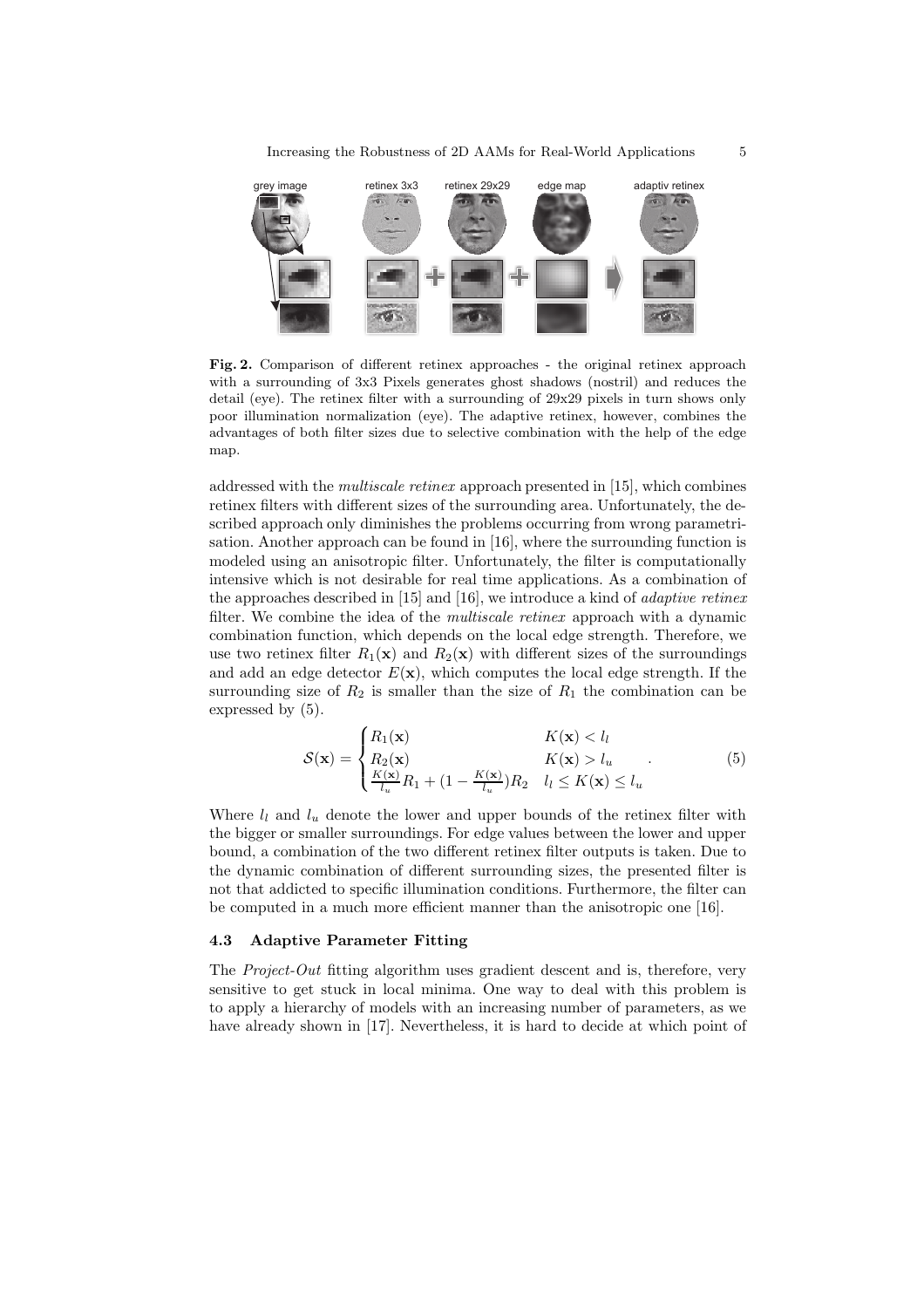time the fitting process should switch to a more detailed model. Furthermore, if applied to tracking purpose, the model parameters of a detailed model have to be refused if the fitting process has to switch back to a simple model. This paper introduces an approach for adaptive parameter fitting, which works with only one model of the object (in detail the face).

Due to the applied PCA, used to build the shape model of the face, the shape Eigenvectors can be sorted according to their Eigenvalues. The Eigenvalues in turn represent the variance of the training data in the direction of the associated Eigenvector. So, the first Eigenvectors have a higher importance to represent the given training data. Standard gradient descent fitting algorithms, like the Project-Out algorithm, are based on adapting all model parameters at the same time. However, this approach can force the model parameters, which are associated with Eigenvectors with lower importance, to diverge. The reason for this behaviour is that the first, and most important, parameters are not yet stabilized, so that the later parameters are likely to converge into the wrong direction (Fig. 3). We try to address this problem by dividing the model parameters into two different groups. First, the primary parameters which are important for the main head movements like pan and tilt, and the secondary parameters, responsible to code the shape variance of the inner face. Then, we can suppress changes of the secondary shape parameter during the fitting process as long as the primary shape parameters have not been stabilized. To detect the strength of the parameter changes, we compute the normalized parameter changes of the *n primary* parameters using the *Eigenvalues EV*:

$$
E_p = \sum_{i=1}^{n} \left(\frac{\Delta p_i}{EV(p_i)}\right)^2.
$$
 (6)

Afterwards, the parameter changes of the secondary parameters can be scaled using a logarithmic coefficient which equals zero if  $E_p$  equals the squared sum of all *Eigenvalues* of the *primary* parameters and is equal to 1 if  $E_p$  is equal to zero. As shown in Fig. 3 the introduced adaption of the *secondary* parameters can successfully smooth the parameter changes and, thus lead to a more purposive model fitting as we intend to show in Sect. 5.



Fig. 3. Simultaneous fitting of all parameters can lead the secondary parameter into a wrong direction. Adaptive fitting can improve this behaviour by repressing changes of the secondary parameters as long as the primary parameters are not stabilized (until iteration 6).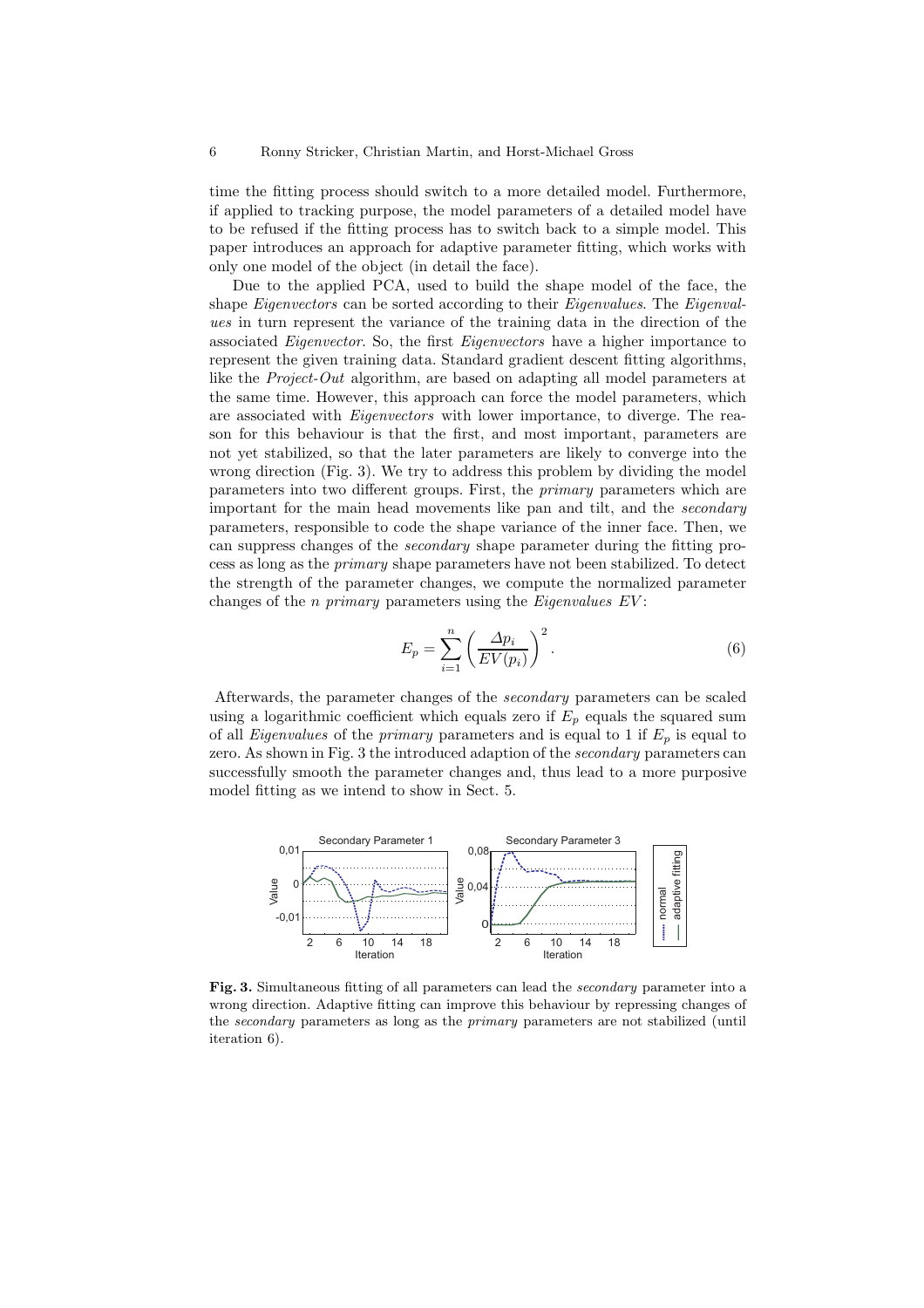### 5 Experimental Results

This section presents some experimental results we have achieved by using the described approaches. We decided to use the IMM face database [1] for our studies to produce consistent and meaningful results. The database consists of 6 different images for each of 40 different people. The images contain frontal and side views, as well as sidewise illuminated images and emotion images. To fit the built models to the images, we use the standard *Project-Out* fitting algorithm as described in [3] and start each fitting process with a frontal initialization to give consideration to common face detectors. As the AAMs are prone to initialization errors, we start the fitting process for each model and image for a certain amount of rounds, whereas the initialization is perturbed in every round with increasing variance. Afterwards, the quality of every fitting process is evaluated using a combined measure between the mean and the maximum distance between the ground truth shape, provided by the IMM database, and the fitted shape. This measure is able to distinguish between converged and diverged models using a threshold. Although this threshold appears to be seemingly at random and makes comparisons with other papers more difficult, we found it to be a good and meaningfull measure for quantitative comparisons of the suggested improvements. The fitting rates given below always refer to the declared images of every person within the IMM database (frontal images refer to the images 1 and 2; sidewise view images refer to the images 3 and 4; illumination image refers to image 5).

Optimization of the Shape This section presents the optimization of the shape, given by the IMM database, with respect to fitting accuracy. Therefore, we evaluate each computed genome with respect to its fitting accuracy, computed as the mean and maximum distance between the ground truth and the resulting shape. Thereby, the generated shapes show a significant improvement over the complete shape with respect to the distance values. Having a closer look at the



Fig. 4. The different landmarks of the 100 best genomes are color coded according to their frequency of employment. The lower surrounding of the face can be represented sufficiently by labels 22 and 28, whereas labels 23 to 27 can be ignored. For the sake of clarity only half of the labelpoints are annotated.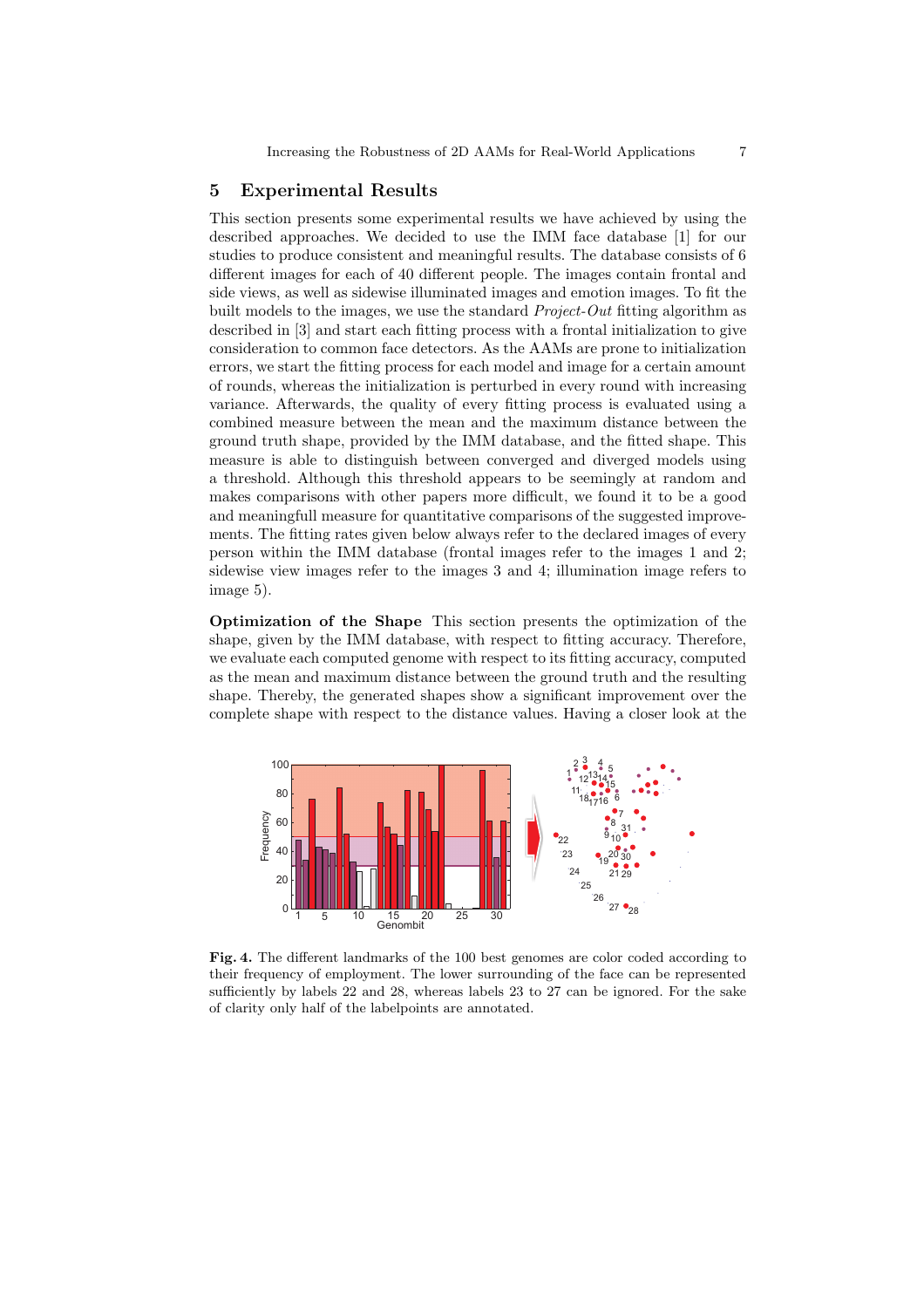8 Ronny Stricker, Christian Martin, and Horst-Michael Gross



Fig. 5. Using the *adaptive retinex* filter significantly improves the fitting performance for sidewise illuminated images. Unfortunately filter tends to be more sensitive to bad initialization.

used landmark points of the 100 best shapes, it can be seen that especially the surrounding of the face is not necessary for accurate model fitting (Fig. 4). This is an interesting finding in contrast to commonly used AAM labeling instructions. The landmarks in the inner face region are least affected by the shape reduction. This points seem to be necessary for reliable model fitting given different poses and emotions.

Robustness to Illumination Changes To show the benefit of the proposed adaptive retinex filter we build the AAMs based on the images with frontal illumination. The models are applied afterwards to the images with sidewise illumination (Fig. 5). Although the fitting can be significantly improved for images with sidewise illumination, the image preprocessing seems to be more sensitive to bad initialization. The adaptive retinex filter also removes slight illumination changes occurring from the three-dimensional structure of the head – for example the illumination on the cheek. This seems to complicate the fitting process, especially for rotated heads. Nevertheless, this disadvantage seems to be uncritical in most cases due to the great benefit achieved for sidewise illumination.

Adaptive Fitting The effect of applying adaptive fitting to the Project-Out algorithm on frontal and sidewise views is illustrated in Fig. 6. While the fitting



Fig. 6. Adaptive fitting improves the fitting performance for images with bad initialization. Therefore sidewise views and models with wrong scaling initialization can be improved. Left: Shape perturbed in  $x$  and  $y$  direction. Right: Shape with perturbed scaling.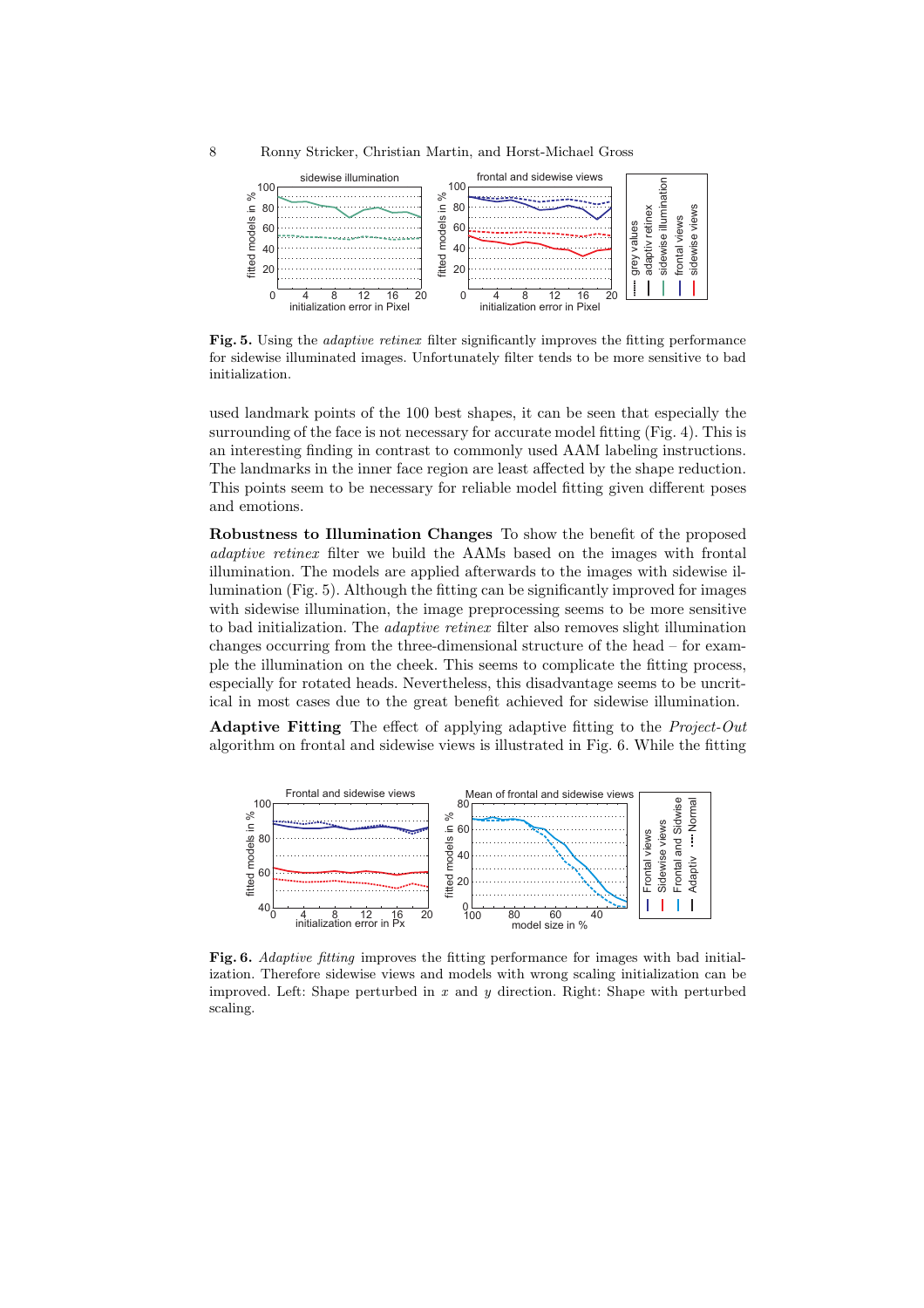

Fig. 7. The combined approach achieves better fitting performance. Especially the performace for sidewise view can be significantly improved from 50 % to 85 %.

performance remains almost the same for frontal views, it can be improved for sidewise views. This result indicates that the adaptive fitting successfully enables the algorithm to rotate the model, before the adaption of the secondary parameters is carried out. The same improvement can be observed for a model initialization with perturbed size parameters. Again the model is able to scale the main shape before the *secondary* parameters were fitted and, therefore, is able to produce significantly better results.

Full Optimization After having discussed the effects of each of the introduced methods, now the results for the combined approach are presented in Fig. 7. Although the different methods degrade under certain circumstances, the combined approach produces better results for all kinds of images of the IMM database. Although the fitting performance is only slightly increased for neutrally illuminated images, it can be significantly improved for sidewise illumination conditions. Therefore, the fitting performance can be increased by approximately 10 percent for frontal views, and by 35 percent for sidewise illuminated images.

## 6 Conclusion and Future Work

In this paper, we have presented different methods to increase the robustness of AAMs. First of all, an approach to adapt the complexity of the shape model to certain applications is introduced. Besides the reduction of the shape complexity, this method may be used to find reduced sets of label points to speed up the labeling process. We have successfully shown that the shape model defined by the IMM database can be reduced from 58 points to 25 points in order to increase fitting accuracy. Furthermore, we have introduced an adaptive retinex filter, which is able to normalize different illumination conditions, which occur in uncontrolled environments. To cope with fast head movements and rotated faces, we applied an adaptive parameter fitting, to guide the model parameter within the high dimensional error surface. The different methods show promising results for different AAM specific problems. The combination of all methods leads to a robust and real-time capable approach which has been tested in our lab on the mobile robot SCITOS and performs significantly better than standard approaches. Continuing our work, we will cope with the problem of shape optimization within the scope of emotion classification.